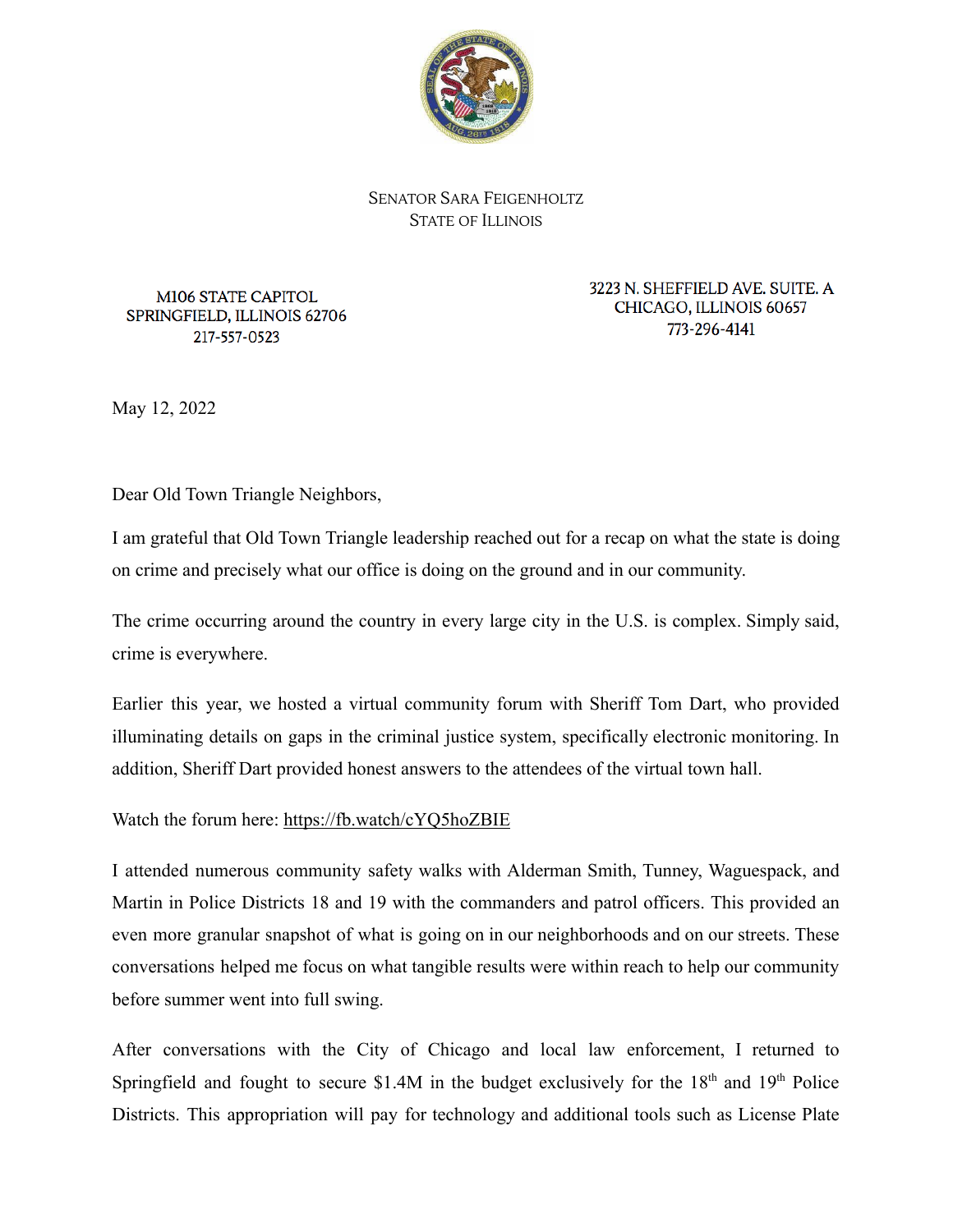

## SENATOR SARA FEIGENHOLTZ STATE OF ILLINOIS

Readers (LPR), Pods, etc. These technology tools allow the Illinois State Police to tap into these LPR systems and provide an extra set of eyes to assist CPD in solving crimes.

To maximize the implementation of the technology, I passed HB 260 to clarify that Dusable Lake Shore Drive should be considered a highway. This new law will enable our community to be eligible for future resources from the Illinois Dept of Transportation. Moreover, it will allow ISP to tap into this technology, assisting CPD track vehicles moving through our city streets and the highway system. Read HB 260 here: tinyurl.com/y8848wcm. Law enforcement can not use these cameras for petty crimes. (These are not red light cameras).

## FY 2023 Public Safety Investments in the Illinois budget:

- Approximately \$1 billion for violence prevention, youth employment, and diversion programs to deliver a multi-year investment in these programs far exceeds previous levels.
	- **300 new State Police troopers**, the single most significant dollar investment in state history to expand cadet classes
	- \$240 million for the **Reimagine Public Safety Act** (\$235 million ARPA, \$5 million GRF)
	- \$30 million to support the **Violent Crime Witness Protection Program**
	- \$20 million for grants to non-profits for security investments to prepare for hate crimes
	- \$30 million for Local Law Enforcement **Body Camera grants**
	- \$20 million for **less lethal device grants** and associated training expenses
	- \$10 million for the Co-Responder pilot program
	- \$10 million for a **local law enforcement retention** grant program
	- \$8 million for a multi-year equipment replacement program at the Illinois State Police that includes radios, body and car cameras and cloud storage